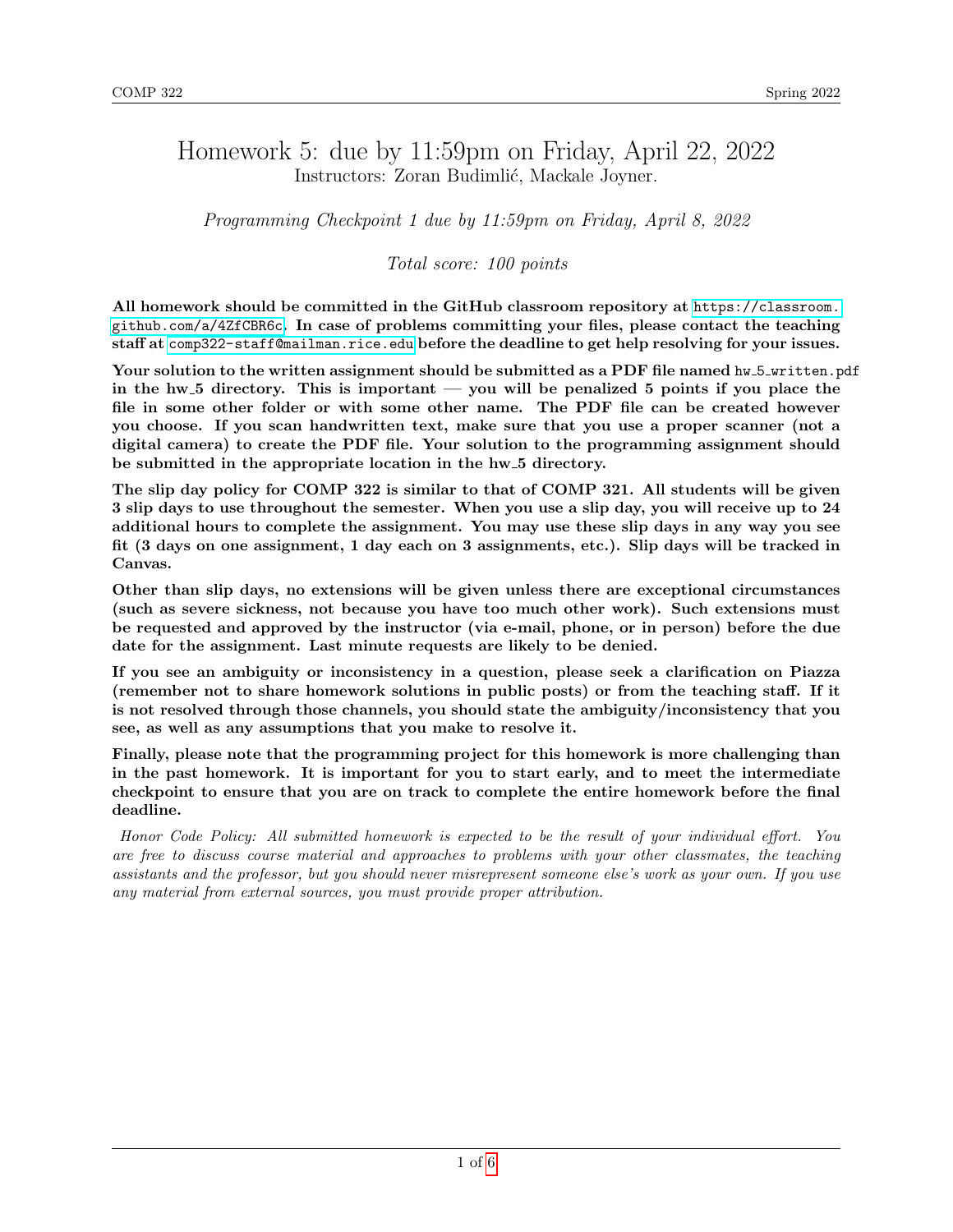# 1 Written Assignment: Locality with Places and Distributions (25 points)

Submit your solutions to the written assignments as a PDF file named  $hw_2$ -written.pdf in the hw 5 directory. Please note that you be penalized 5 points if you misplace the file in some other folder or if you submit the report in some other format. The written portion is due along with the final submission by April 22, 2022.

The use of the HJLib place construct (Lecture 30) is motivated by improving locality in a computer system's memory hierarchy. We will use a very simple model of locality in this problem by focusing our attention on remote reads. A remote read is a read access on variable V performed by task T0 executing in place P0, such that the value in V read by T0 was written by another task T1 executing in place  $P1 \neq P0$ . All other reads are local reads. By this definition, the read of A[0] in line 8 in the example code below is a local read and the read of A[1] in line 9 is a remote read, assuming this HJLib program is run with 2 places, each place with one worker thread.

```
1. finish {
2. \n  <i>place p0 = place(0)</i>; place <math>p1 = place(1)</math>;3. double[] A = new double[2];
4. finish {
5. async at(p0) { A[0] = ...; } async at(p1) { A[1] = ...; }
6. }
7. async at(p0) {
8. ... = A[0]; // Local read
9. ... = A[1]; // Remote read 10.
10<sub>1</sub>11. }
```
Consider the following variant of the one-dimensional iterative averaging example studied in past lectures. We are only concerned with local vs. remote reads in this example, and not with the overheads of creating async tasks.

```
1. dist d = dist.factory.block([1:N]); // generate block distribution (Lecture 31)
2. for (point [iter] : [0:M-1]) {
3. finish for(int j=1; j<=N; j++)
4. \qquad \qquad \text{async at(d[j]) } \{5. myNew[j] = (myVal[j-1] + myVal[j+1]) / 2.0;6. } //finish-for-async-at
7. double[] temp = myNew; myNew = myVal; myVal = temp;
8. } // for
```
- <span id="page-1-0"></span>1. (10 points) Write an exact (not big-O) formula for the total number of remote reads in this code as a symbolic function of the array size parameter, N, the number of iterations, M, and the number of places P (assuming that the HJLib program was executed using P places, and 1 worker thread per place). Explain your answer.
- 2. (10 points) Repeat part [1](#page-1-0) above if line 1 was changed to "dist  $d = dist.factory.cyclic([1:N])$ ". Explain your answer.
- 3. (5 points) What conclusions can you draw about the relative impact of block vs. cyclic distributions on the number of remote reads in this example?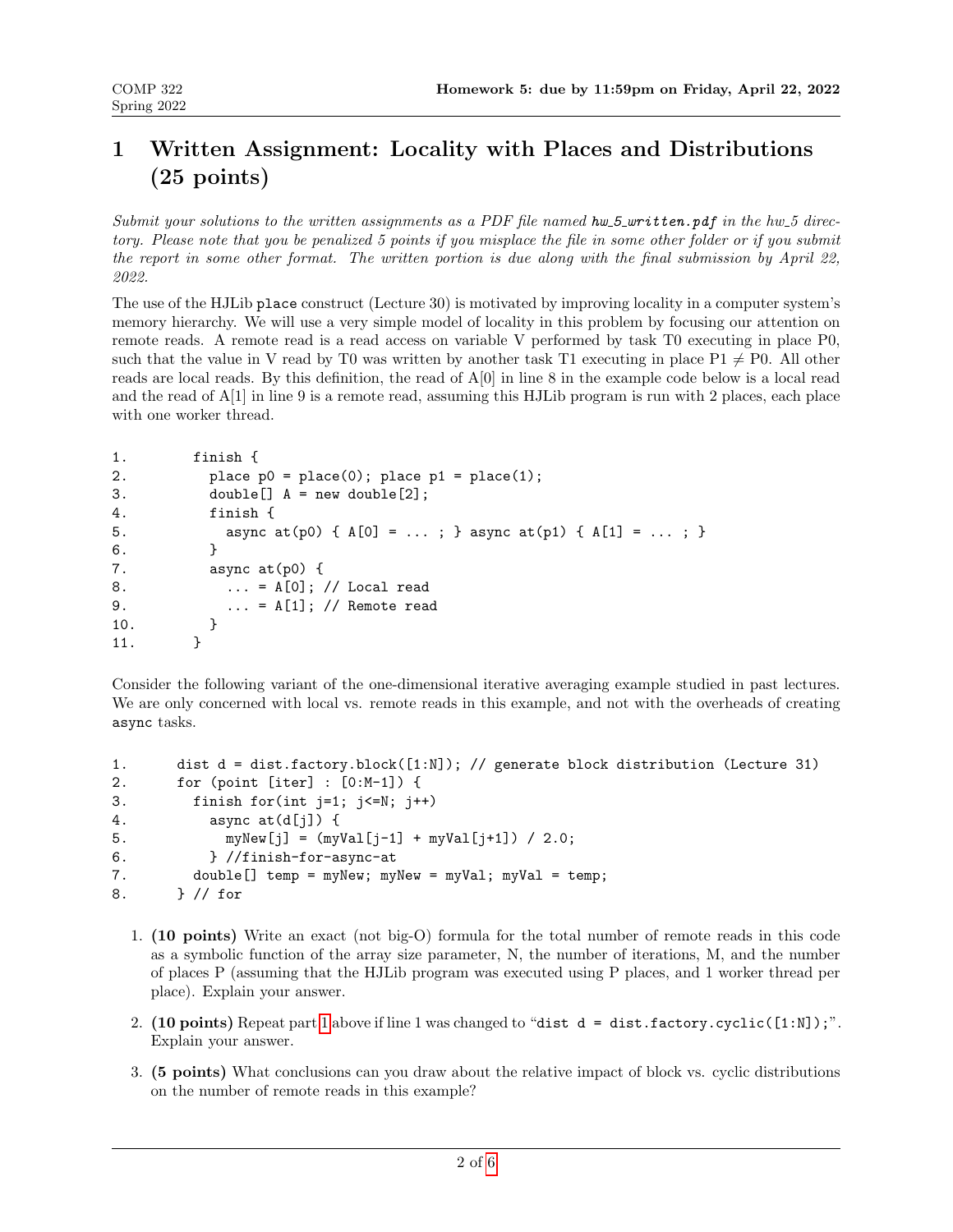## 2 Programming Assignment (75 points)

#### <span id="page-2-0"></span>2.1 Pairwise Sequence Alignment

In this homework, we will focus on the *pairwise sequence alignment* problem in evolutionary and molecular biology, and how parallelism can help in solving this problem. (This homework is adapted from a COMP 182 homework assignment by Prof. Luay Nakhleh.)

Let X and Y be two sequences over alphabet  $\Sigma$  (for DNA sequences,  $\Sigma = \{A, C, T, G\}$ ). An alignment of X and Y is two sequences X' and Y' over the alphabet  $\Sigma \cup \{-\}$ , where X' is formed from X by adding only dashes to it, and  $Y'$  is formed from Y by adding only dashes to it, such that

- $1 |X'| = |Y'|$  *i.e.*, X' and Y' have the same size,
- 2 there does not exist an i such that  $X'[i] = Y'[i] = -$

This alignment is also referred to as global pairwise alignment (as opposed to local pairwise alignment, which is used to align selected regions of sequences  $X$  and  $Y$ ).

Sequence alignment helps biologists make inferences about the evolutionary relationship between two DNA sequences. Aligning two sequences amounts to "reverse engineering" the evolutionary process that acted upon the two sequences and modified them so that their characters and their lengths differ. As an example, one possible alignment of the two sequences  $X = ACCT$  and  $Y = TACGGT$  is as follows:

$$
\begin{array}{ccccccccc}\nX' & = & - & A & C & - & C & T \\
Y' & = & T & A & C & G & G & T\n\end{array}
$$

As you may imagine, there may be multiple alignments for the same pair of sequences. For example, a trivial alternate alignment for  $X$  and  $Y$  is as follows:

> $X'' = A \quad C \quad C \quad T \quad - \quad - \quad - \quad - \quad Y''$  = - - - - T A C G G T

#### 2.2 Scoring in Pairwise Sequence Alignment: Optimality Criterion

As discussed above, a number of alignments exist for a given pair of sequences; therefore, we define a *scoring* scheme that gives higher scores to "better" alignments. Once the scoring scheme is defined, we seek an alignment with the highest score (among all feasible alignments). For DNA, a scoring scheme is given by a  $5\times 5$  matrix M, where for  $p, q \in \{A, C, T, G\}$ ,  $M_{p,q}$  specifies the score for aligning p in sequence X' with q in sequence Y',  $M_{p,-}$  denotes the penalty for aligning p in sequence X' with a dash in sequence Y', and  $M_{-,q}$ denotes the penalty for aligning q in sequence Y' with a dash in sequence X'. Assuming  $|X'| = |Y'| = k$ , the score of the alignment is

$$
\sum_{i=1}^{k} M_{X'[i], Y'[i]}.\tag{1}
$$

For this assignment, we will assume the following scoring scheme:  $M_{p,p} = 5$ ,  $M_{p,q} = 2$  (for  $p \neq q$ ),  $M_{p,-} = -2$  and  $M_{-,q} = -4$ .

For this scoring scheme. the score of the  $(X', Y')$  alignment in Section [2.1](#page-2-0) is

$$
M_{-,T} + M_{A,A} + M_{C,C} + M_{-,G} + M_{C,G} + M_{T,T} = (-4) + 5 + 5 + (-4) + 2 + 5 = 9
$$

and the score of the  $(X'', Y'')$  alignment is  $4 \times M_{p,-} + 6 \times M_{-,q} = -32$ .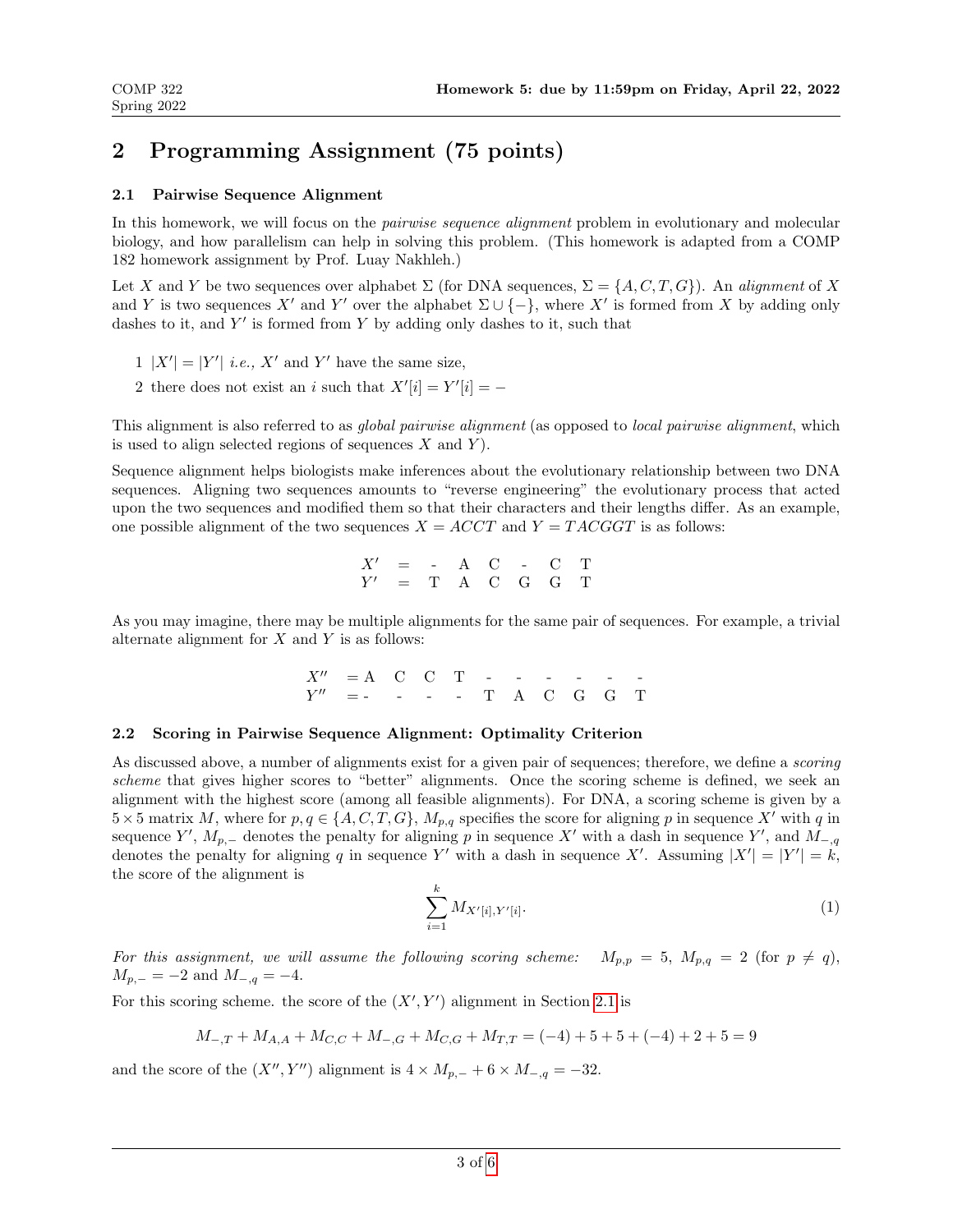#### <span id="page-3-2"></span>2.3 Sequential Algorithm to compute the Optimal Scoring for Pairwise Sequence Alignment

In this problem, we introduce a sequential dynamic programming algorithm (called the Smith-Waterman algorithm) to compute the Optimal Scoring for Pairwise Sequence Alignment. For two sequences X and Y of lengths m and n, respectively, denote by  $S[i, j]$ ,  $0 \le i \le m$  and  $0 \le j \le n$ , the score of the best alignment of the first i characters of X with the first j characters of Y. The boundary values are,  $S[i, 0] = i * M_{p,-}$ and  $S[0, j] = j * M_{-,p}$ . It has been shown that this optimal scoring can be defined as follows  $\forall i, j \geq 1$ :

$$
S[i,j] = \max \begin{cases} S[i-1,j-1] + M_{X[i],Y[j]} \\ S[i-1,j] + M_{X[i],-} \\ S[i,j-1] + M_{-,Y[j]} \end{cases} . \tag{2}
$$

The above definition directly leads to a sequential dynamic programming algorithm that can be implemented as shown in Listing [1.](#page-3-0) Assume that the input sequences are represented as Java strings, and the scoring matrix, S, is represented as a 2-dimensional array of size  $(X.length() + 1) \times (Y.length() + 1)$ . After the algorithm terminates, the final score is available in  $S/X.length()$ [Y.length()].

The dependence structure of the iterations in Listing [1](#page-3-0) is shown in Figure [1.](#page-3-1) The cells in the figure correspond to  $S[i, j]$  values, and the arrows show the dependences among the  $S[i, j]$  computations.

```
1 for ( i = 1; i \leq xLength; i++)
2 for ( j = 1; j \le yLength; i++) {<br>3 int i = point get (0);
       \mathbf{int} i = point . get (0);
4 int j = point .get (1);
5 char xChar = X. charAt (i-1);6 char YChar = Y. charAt (j-1);7 int diagScore = S[i-1][j-1] + M[charMap(xChar)][charMap(YChar)];
8 int topColScore = S[i-1][j] + M[charMap(xChar)][0];9 int leftRowScore = S[i][j-1] + M[0][charMap(YChar)];
10 S[i][j] = Math.max(diagScore, Math.max(leftRowScore, topColScore));
11 \}12 int final Score = S[ xLength | yLength ;
```
Listing 1: Sequential implementation of Smith-Waterman Algorithm for Optimal Scoring for Pairwise Sequence Alignment

|                         |   | C | C |  |
|-------------------------|---|---|---|--|
|                         | 0 |   |   |  |
|                         |   |   |   |  |
|                         |   |   |   |  |
| $\overline{\mathsf{C}}$ |   |   |   |  |
| G                       |   |   |   |  |
| G                       |   |   |   |  |
|                         |   |   |   |  |

<span id="page-3-1"></span>Figure 1: Dependences in Pairwise Sequence Alignment

This homework focuses on computing the optimal score for pairwise sequence alignment, not on the alignment itself. Though a biologist is ultimately interested in seeing the alignment, there are many applications where the score alone is of interest. For example, in multiple sequence alignment, the most commonly used approach is called progressive alignment, where an evolutionary tree is first built based on the scores of pairwise alignments, and then the tree is used as a guide for doing the multiple sequence alignment. In this case, the pairwise alignments are performed solely for the sake of obtaining scores, and the alignments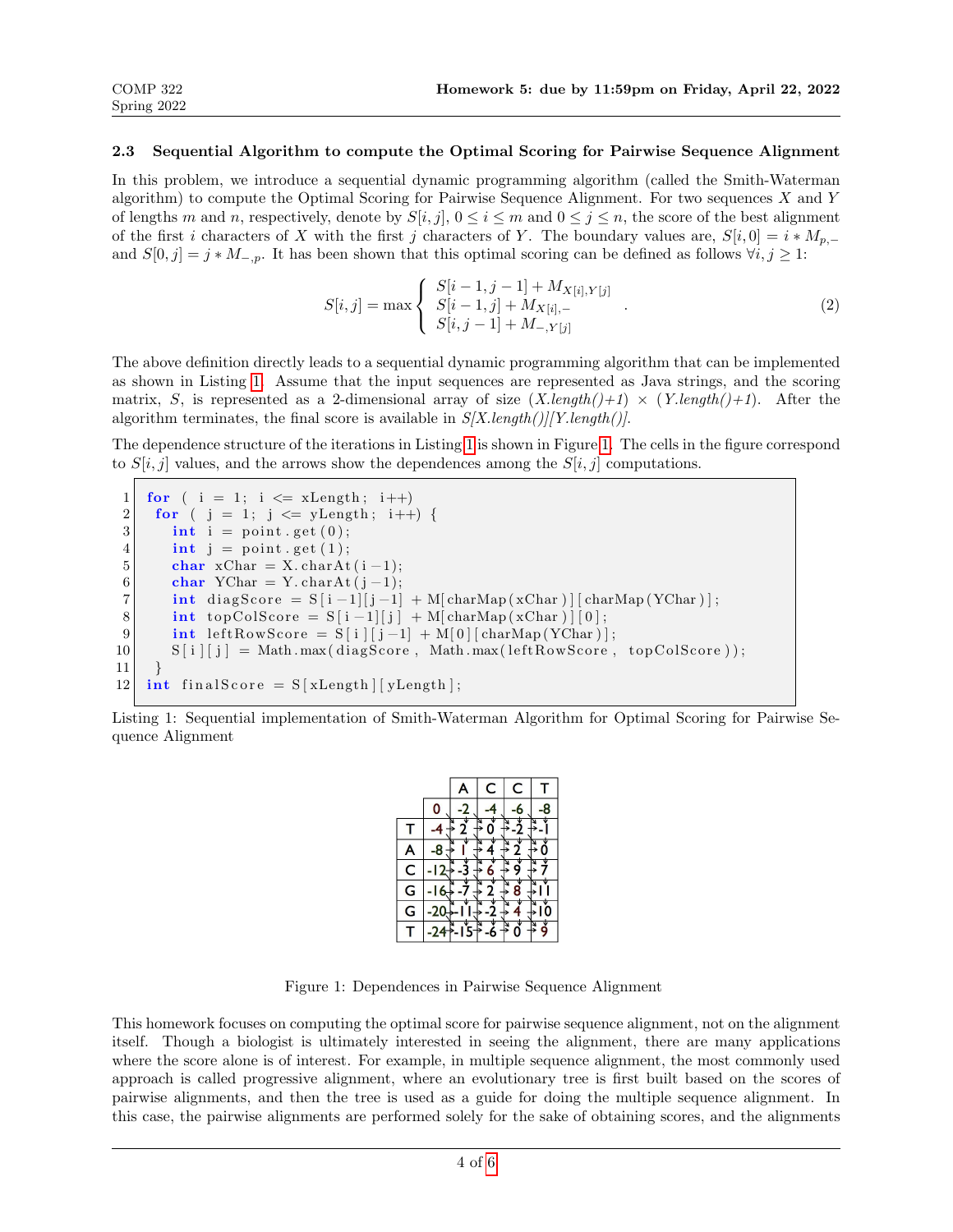themselves are not needed. However, it is important to compute the scores as quickly as possible when exploring alignments of large DNA sequences.

#### 2.4 Your Assignment: Parallel Optimal Scoring for Pairwise Sequence Alignment

Your assignment is to design and implement parallel algorithms for optimal scoring for pairwise sequence alignment. We have provided a sequential implementation of the algorithm in SeqScoring.java that you can use as a starting point. You should not use phasers for checkpoint 1. You should not use any parallel data constructs inside a constructor. Your homework deliverables are as follows:

1. [Checkpoint 1 due on April 8, 2022: Ideal parallelism with abstract execution metrics (20 points)] Examine the dependence structure for  $S[i, j]$  defined in Section [2.3](#page-3-2) and create an ideal parallel version called IdealParScoring.java that computes the same output as SeqScoring.java, and delivers the maximum ideal parallelism ignoring all overheads. For analysis of ideal parallelism, assume that computing a single element of  $S[i, j]$  takes one unit of time, e.g., by inserting a call to doWork(1) between lines 9 and 10 of Listing [1.](#page-3-0) You will need to insert this doWork() call at the appropriate location in the parallel solution you create in IdealParScoring. Your solution will be evaluated using HJLib's abstract metrics. You should not use phasers for Checkpoint 1. You may use phasers after Checkpoint 1.

For this checkpoint, we have some unit tests in Homework5Checkpoint1CorrectnessTest.java.

Hints based on common errors/omissions from past years: Remember to check that your solution passes all unit tests, and that you don't have any checkstyle errors.

2. [Final submission due on April 22, 2022: Useful parallelism on NOTS compute nodes (40 points)] Create a new parallel version of SeqScoring.java that is designed to achieve the smallest execution time using 16 cores on a dedicated NOTS compute node. Note that this is real execution time, not abstract metrics. Your code for this part will need to go into the UsefulParScoring.java file.

For this part of the assignment, we recommend first debugging your solution on small strings for correctness (which can be done on any platform) using Homework5Checkpoint2CorrectnessTest, and then evaluating the performance of your implementation with pairs of strings of length  $O(10^4)$  on dedicated NOTS compute nodes using Homework5PerformanceTest. You should be comfortable by now, having completed Labs 8 and 10 and HW4, with submitting jobs to the NOTS cluster.

Even though each NOTS compute node has 32GB (or more) of memory, we will evaluate all homeworks using a maximum heap size of 8GB. The JVM heap size for tests running on NOTS is set in the provided pom.xml. Your submission will be evaluated with 8GB of heap, so changing this value in your pom.xml may result in incorrect test results. If you are running the JUnit tests locally through IntelliJ rather than using the provided pom.xml, you will want to add the following JVM command line argument to your Run Configurations to ensure that the JVM launched by IntelliJ is allowed to allocate up to 8GB of memory (in addition to the -javaagent argument that should already be there): -Xmx8192m

However, note that some laptops do not have 8GB of physical memory, so running some of the larger tests locally may be prohibitively slow as your machine swaps memory pages out to disk as you exceed physical memory capacity.

For this checkpoint, we have provided a set of unit tests in Homework5Checkpoint2CorrectnessTest.java. The testUsefulParScoring and testUsefulParScoring2 tests in Homework5PerformanceTest.java also evaluate the performance of your UsefulParScoring implementation against the sequential version. We have provided a SLURM file under src/main/resources that can be used on NOTS to submit Homework5PerformanceTest for testing on a compute node. Note that you will need to edit this SLURM file to supply your e-mail for notification and to provide the correct path to your hw 5 folder on NOTS.

Hints based on common errors/omissions from past years: Remember to check that your solution passes all unit tests, and that you don't have any checkstyle errors. Also, you should aim to get a